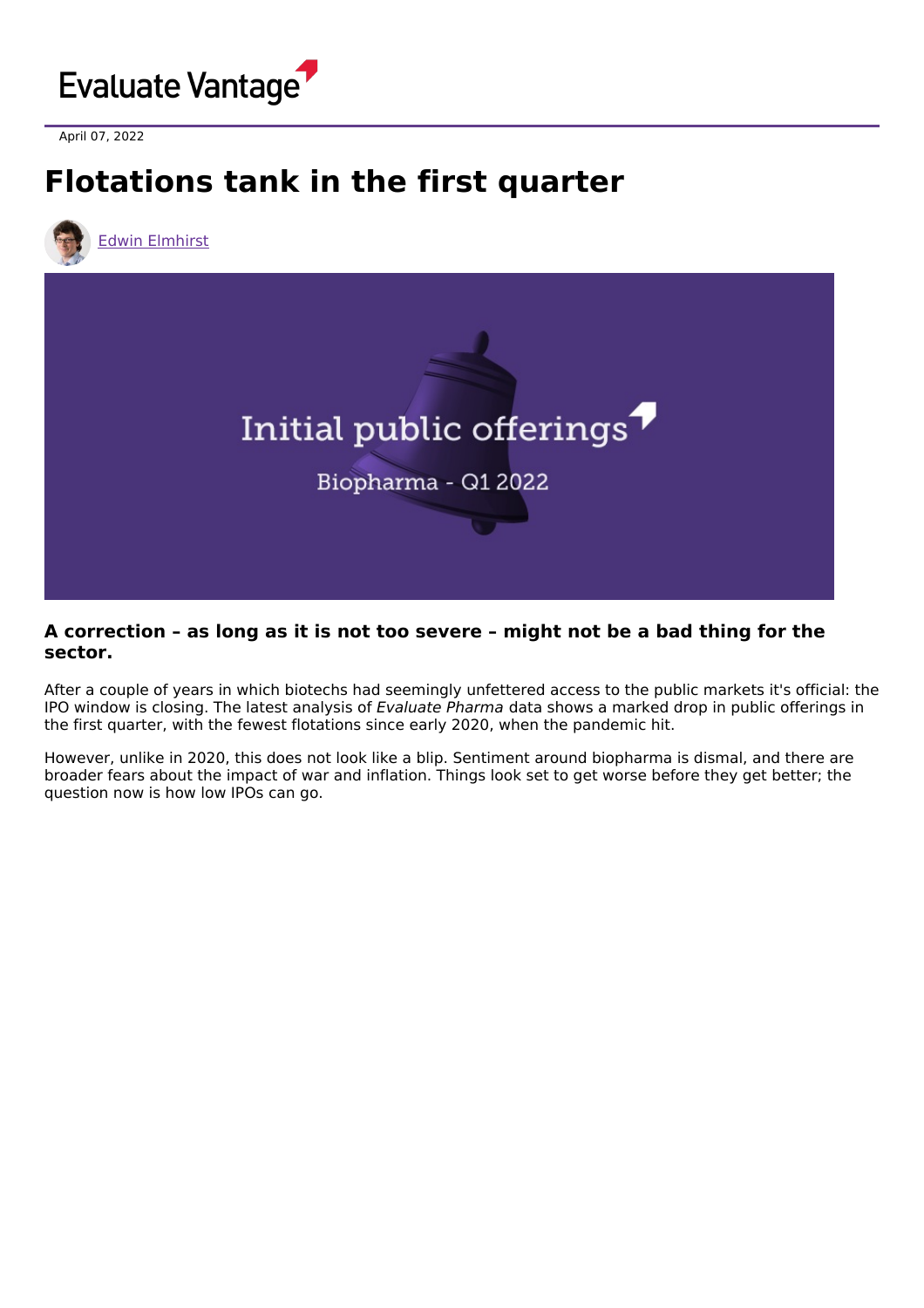## **Biotech IPOs by quarter on Western exchanges**



Still, for the biotech sector at least, a slowdown in public offerings might not be all bad. Some investors have long bemoaned a flood of low-quality companies onto the public markets, blaming this, at least in part, for dragging down biotech stocks in general (for more on this, see Evaluate Vantage's 2022 [Preview](https://www.evaluate.com/thought-leadership/vantage/investor-interviews-evaluate-vantage-2022-preview)).

Some groups did manage to get away in the first quarter, but the chart below shows that many of these have had to accept the harsh new reality: the average discount to a planned IPO price reached lows not seen since late 2018, another period marked by stock market turmoil.

And many of the big floaters have not done well on the markets since their public debuts. A case in point is Amylyx, whose shares plunged after an FDA adcom raised doubts about the chance of its [amyotrophic](https://www.evaluate.com/vantage/articles/news/policy-and-regulation-snippets/amylyxs-chances-rest-knife-edge) lateral sclerosis project AMX0035 gaining early approval.

Amylyx is an uncommon example of a late-stage company going public, but all of the first quarter's top five groups at least have projects in the clinic – unlike some recent periods that have been marked by preclinical IPOs, a trend that has attracted a lot of flak.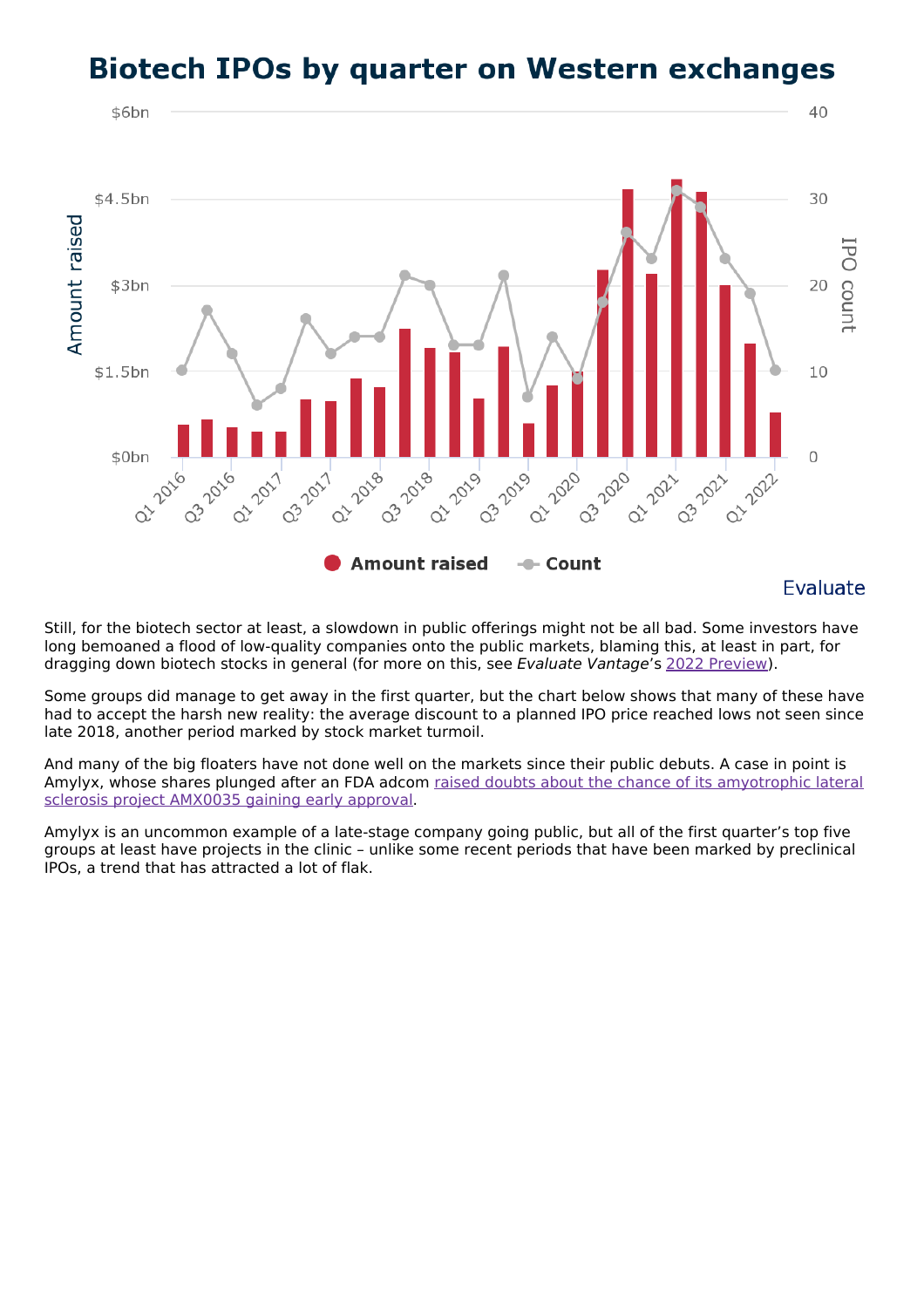### **Tracking demand for IPOs**



**Evaluate** 

The other big IPO last quarter involved the phase 2 player Cincor, which is in the somewhat unfashionable area of hypertension. Cincor and Amylyx have each pinned their hopes on one asset, so it should quickly become apparent whether either group has a future.

The CNS player Vigil, meanwhile, is tied not to one project but to a single target, Trem2. There are questions about this approach: the FDA has stopped the group dosing over 20mg/kg with its lead asset, VGL101, while Denali's similarly acting DNL919 is on clinical hold, and Alector/Abbvie's Trem2-targeting project AL002 has been linked with amyloid-related imaging abnormalities (Aria).

Of course, investing in biotech is always risky, and the current crop will be no exception. Ultimately, though, if an IPO reset leads to an improvement in the quality of companies reaching the public markets this would be a good thing. On the flipside, a complete closing of the IPO window would be a disaster for the sector, which relies on a pool of early innovation to feed the bigger companies.

Here, the omens here are not great: BioPharmCatalyst lists no upcoming biotech IPOs.